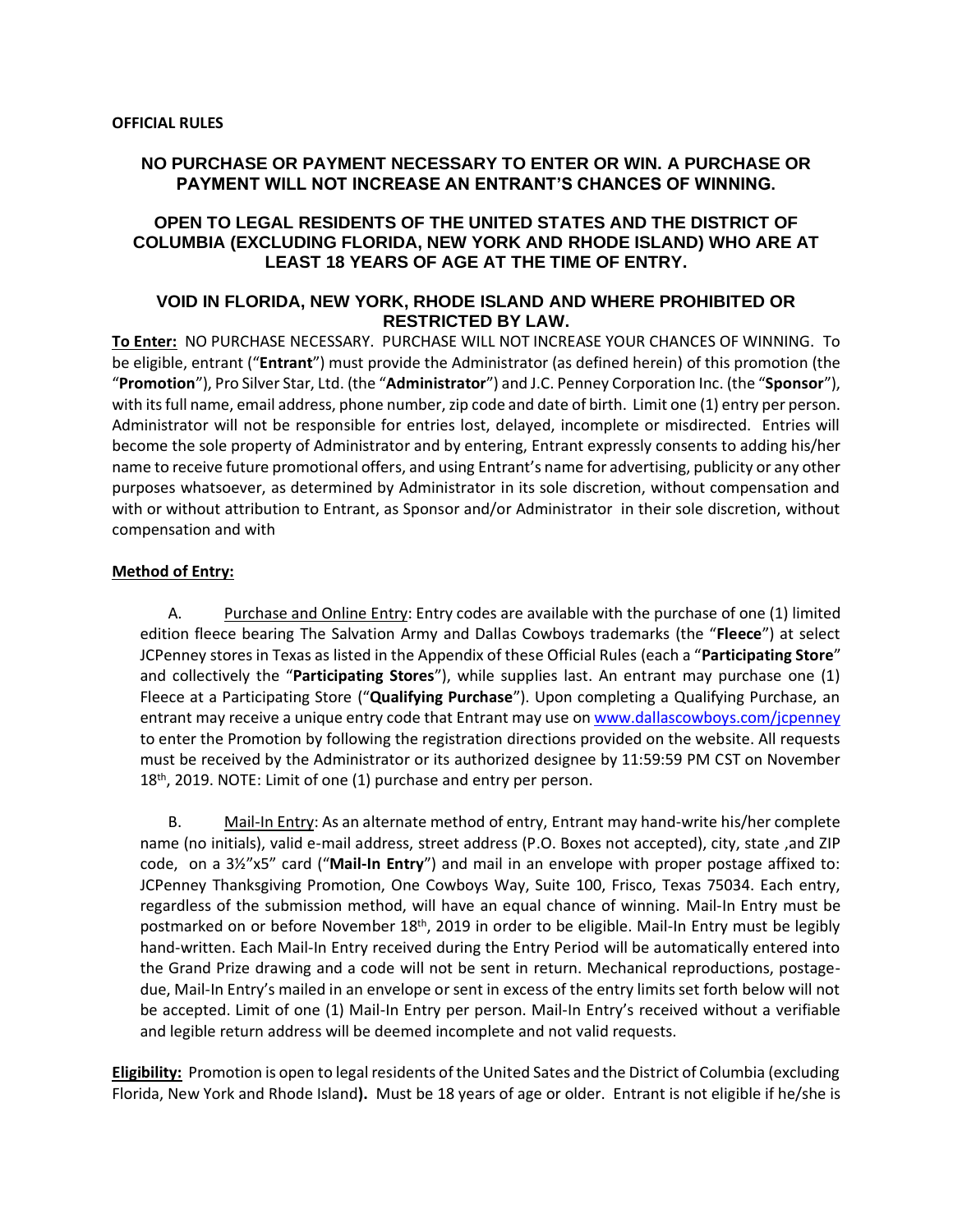an employee of Sponsor or Administrator or a member of the immediate family (defined as parents, children, siblings or spouse, regardless of where they reside) or household of any of the above persons. By entering, Entrant agrees to abide by these rules and all decisions of Administrator, which are final in all matters relating to this Promotion. This Promotion commences at 12:00 a.m. Central Standard Time ("**CST**") on October 17<sup>th</sup>, 2019 and will end at 11:59 p.m. CST on November 18<sup>th</sup>, 2019 (the "**Entry Period**").

**Grand Prize:** This Promotion consists of twenty-five (25) grand prizes. Each grand prize consists of two (2) game tickets to the Dallas Cowboys vs. Buffalo Bills game at AT&T Stadium on Thursday, November 28<sup>nd</sup>, 2019 and the opportunity to be an extra on the field for the Salvation Army Red Kettle Kickoff Concert during halftime at the Thanksgiving Day game at AT&T Stadium on November 28<sup>nd</sup>, 2019 (the "Grand **Prize**"). Approximate retail value ("**ARV**") of each Grand Prize is Seventy-Five U.S. Dollars (\$75.00). The total ARV for all of the Grand Prizes is One Thousand Eight Hundred Seventy-Five U.S. Dollars (\$1,875.00). Administrator reserves the right to substitute any prize for one of equal or greater value. Winners may not request prize substitution. Prizes are non-transferable and may not be claimed or used by any person other than the winner. By accepting any prize, the winner agrees that Administrator, Sponsor and their designees may use his/her name, voice, photograph, likeness, address (city and state), biographical information, prize information and/or statements about this Promotion for advertising and publicity purposes in all media worldwide at the discretion of the Administrator without limitation, further compensation or notice. Any portion of Grand Prize not accepted by winner will be forfeited. Federal, state, and local taxes on Grand Prize and any expenses relating to the acceptance of and use of Grand Prize not specified herein are the responsibility of winner. ARV is as of the time the rules were printed and the value of a Grand Prize may fluctuate. A winner is not entitled to any difference between the ARV and the actual value of the Grand Prize at the time the Grand Prize is awarded.

**Drawing/Notification of Winner:** At the conclusion of the Promotion, Administrator will select the name of twenty-five (25) potential winners in a random drawing of all eligible entries received during the Entry Period. Drawing will take place on or around November 19, 2019. The odds of being selected as the potential winner depend on the number of eligible entries received during the Entry Period. The potential winner will be contacted through his/her submitted email address. The potential winner will be asked to provide his/her full name, age and mailing address within a specified time period. If the potential winner is contacted by email for verification purposes, he/she will have two (2) business days within which to respond to the notification email, or he/she will be disqualified and his/her prize forfeited, and an alternate potential winner may be selected at Administrator's sole discretion. A potential winner must also be available to attend the Salvation Army Red Kettle Kickoff Halftime rehearsal on November 27, 2019. If the potential winner is unable to attend the rehearsal, he/she will be disqualified and his/her prize forfeited, and an alternate potential winner may be selected at Administrator's sole discretion. In addition, a potential winner shall be required to complete an Affidavit of Eligibility and a Liability/Publicity Release within one (1) day of the notification email, or he/she will be disqualified and his/her prize forfeited, and an alternate potential winner may be selected at Administrator's sole discretion, except where prohibited by law.

**Disclaimer:** Each Entrant in this Promotion agrees to release and hold harmless, Pro Silver Star, Ltd., J.C. Penney Corporation, Inc., The Salvation Army, Dallas Cowboys Football Club, Ltd, NFL Entities (as defined below), Facebook, Cowboys Stadium, L.P., AT&T Services, Inc. (with respect to prizes fulfilled at the AT&T Stadium), Legends Hospitality, LLC, the City of Arlington, and each of their respective parent companies, divisions, related entities, affiliates and subsidiaries, and each of their directors, officers, employees, agents, representatives, successors and assigns, and all others associated with the development and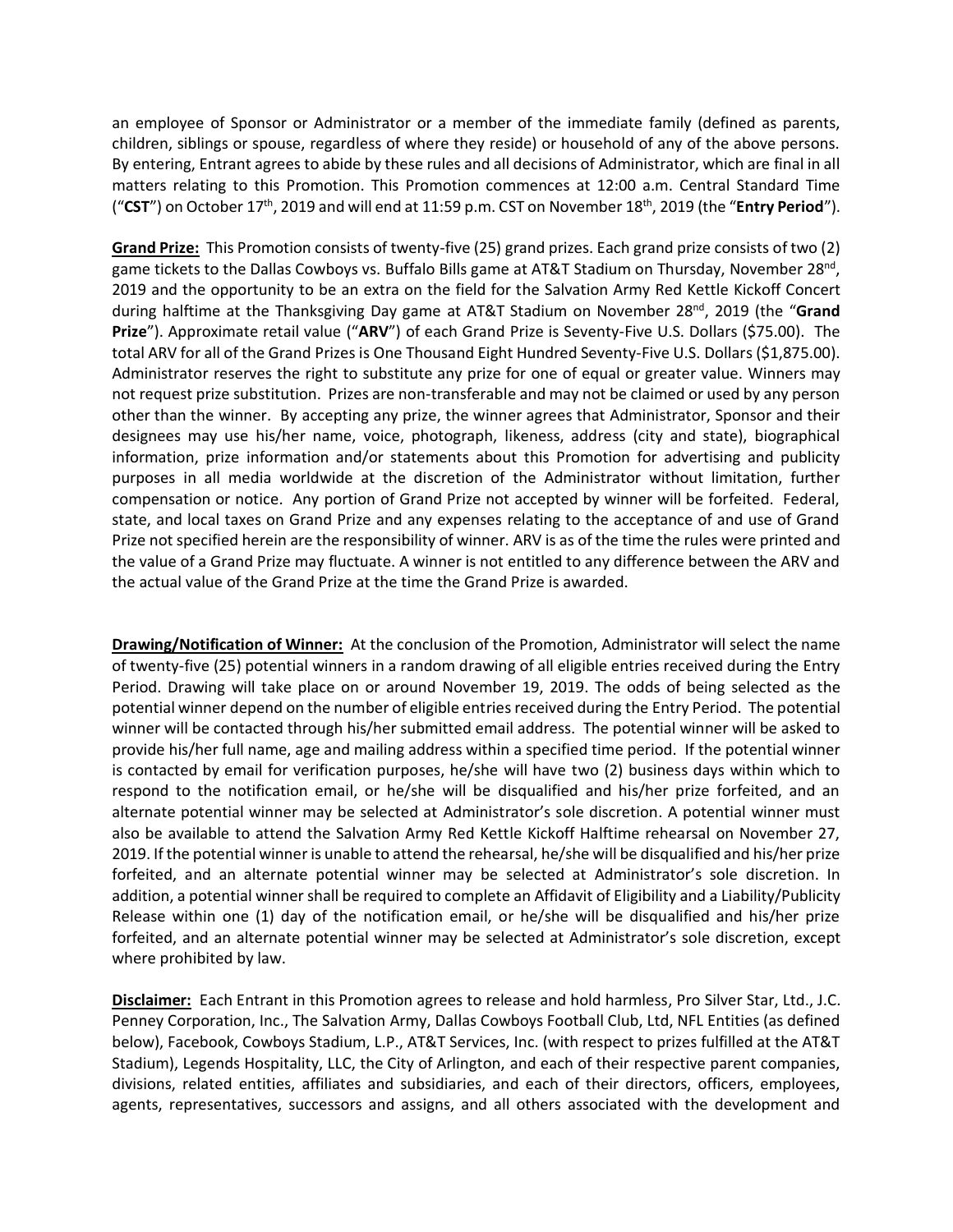execution of this Promotion, including without limitation, any prize providers (the "**Released Parties**"), from and against all claims, including but not limited to mechanical errors and other errors, inaccurate, fraudulent, incomplete, late, lost, misdirected entries; or any delays in delivery of prize; or bodily injuries, death, losses or damages of any kind, without limitation, that may arise from or in connection with Entrant's participation in this Promotion or acceptance, possession or use of the prize(s), or participation in prize-related activities. By participating in this Promotion, Entrant agrees and acknowledges to be bound by these official rules, all Sponsor-related and Administrator-related terms and conditions, as well as the decisions of Sponsor and/or Administrator which are final and binding in all respects; to waive any rights to claim ambiguity with the official rules. Failure to comply with all official rules, Sponsor-related and Administrator-related terms and conditions, or any fraud or other illegal or inappropriate conduct on the part of an Entrant or on an Entrant's behalf, will result in the Entrant's disqualification and forfeiture of any prize won.

**NFL Entities.** The National Football League, its member professional football clubs, NFL Ventures, Inc., NFL Ventures, L.P., NFL Properties LLC, NFL Enterprises LLC and each of their respective subsidiaries, affiliates, shareholders, officers, directors, agents, representatives, and employees (collectively, the "**NFL Entities**") will have no liability or responsibility for any claim arising in connection with participation in this Promotion or any prize awarded. The NFL Entities have not offered or sponsored this Promotion in any way.

**Applicable Law:** This Promotion and these official rules shall be construed and governed in accordance with the laws of the State of Texas. As a condition to participating in this Promotion, each Entrant agrees that any and all disputes that cannot be resolved between the parties, and all causes of action arising out of or in connection with this Promotion will be resolved individually, without resort to any form of class action, exclusively before a court located in the State of Texas. The Entrant and the Released Parties hereby waive any and all right to trial by jury. If any provision of these official rules are declared or found by a court of competent jurisdiction to be illegal, unenforceable or void, then such provision will be null and void but each other provision hereof not so affected will be enforced to the full extent permitted by applicable law. All federal, state and local laws and regulations apply.

**General:** This Promotion is in no way sponsored, endorsed or administered by, or associated with, Facebook and Twitter. If, for any reason the Promotion is not capable of running as planned, including infection by computer virus, bugs, tampering, unauthorized intervention, fraud, technical failures, or any other causes beyond the control of Administrator, which corrupt or affect the administration, security, fairness, integrity or proper conduct of the Promotion, Administrator reserves the right at its sole discretion to cancel, suspend or modify this Promotion, in whole or in part without notice. Promotion is subject to all applicable laws. Income and other taxes or tariffs, if any, are the sole responsibility of the winner. Other restrictions may apply. All rights reserved.

**Winners List**: For the name of the winner, available after December 30<sup>th</sup>, 2019, send a self-addressed stamped envelope to: JCPenney Thanksgiving Promotion, One Cowboys Way, Suite 100, Frisco, TX 75034. Requests must be received by December 15<sup>th</sup>, 2019.

**Sponsor**: J.C. Penney Corporation Inc., 6501 Legacy Drive, Plano, Texas 75024

**Administrator**: Pro Silver Star, Ltd., One Cowboys Way, Suite 100, Frisco, Texas 75034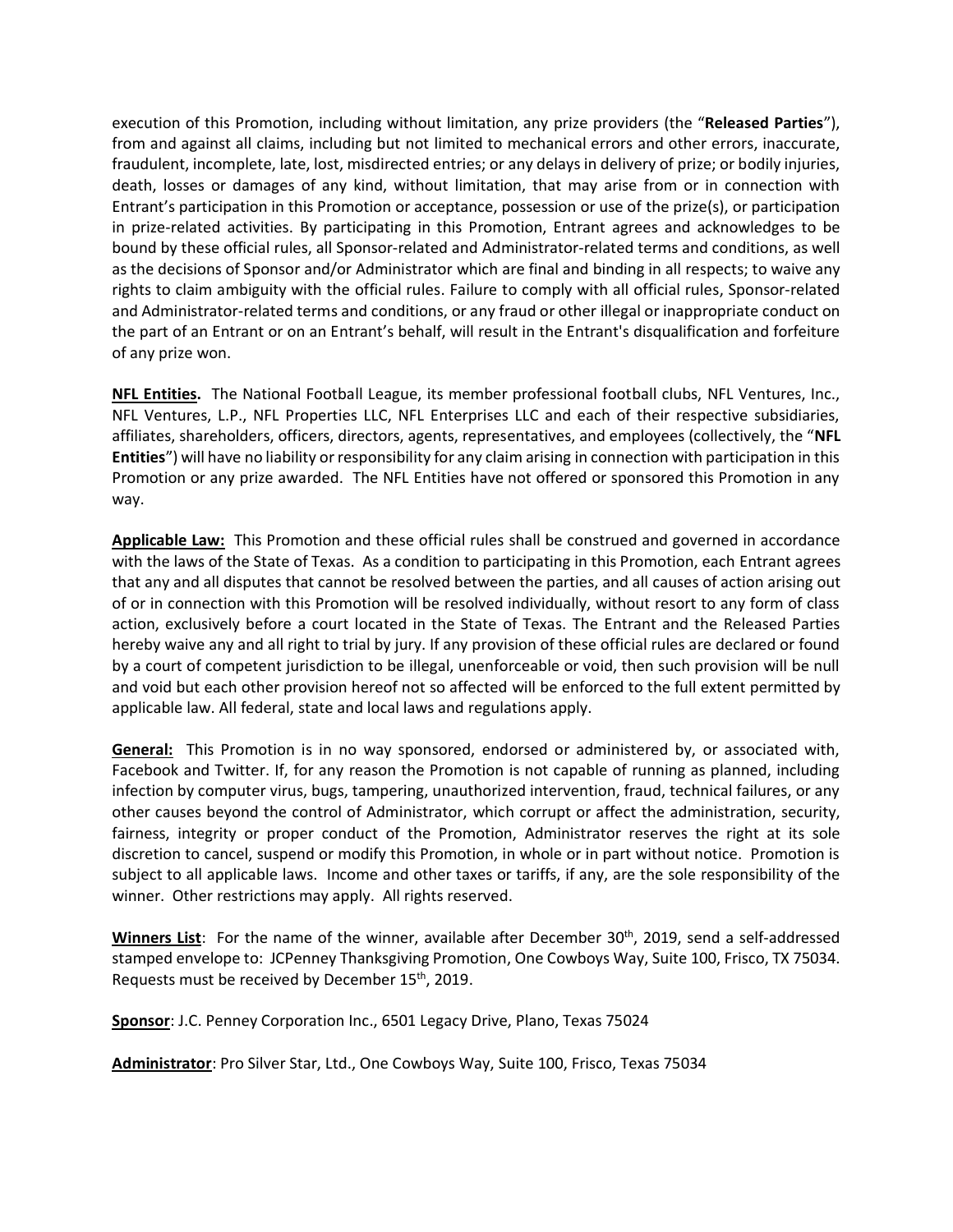**Data Collection:** Administrator will be collecting personal data about participants when they enter the Promotion. Please review Administrator's privacy policy statement at www.dallascowboys.com/privacy. By participating in the Promotion, Entrants hereby agree to all of the terms and conditions of the privacy statement of the Administrator.

## **Full Abbreviated (POP & other assets without space constraints):**

• **NO PURCHASE NECESSARY TO ENTER OR WIN.** Begins 10/17/19 at 12:00:01 am CST & ends 11/18/19 at 11:59:59 pm CST. Open to legal US residents 18+ years of age. See Official Rules at [www.dallascowboys.com/jcpenney](http://www.dallascowboys.com/jcpenney) for a free method of entry, a full list of participating store locations and full details. Void where prohibited. Sponsor: J.C. Penney Corporation Inc.

## **Condensed Option:**

• **NO PURCH NEC.** Begins 10/17/19 at 12:00:01 am CST & ends 11/18/19 at 11:59:59 pm CST. Open to legal US residents 18+ years of age. See Official Rules for free entry & full details: [www.dallascowboys.com/jcpenney.](http://www.dallascowboys.com/jcpenney)

# **APPENDIX**

| <b>Store</b>  | <b>Name</b>                 | <b>Address</b>          | City        | <b>State</b> | Zip   |
|---------------|-----------------------------|-------------------------|-------------|--------------|-------|
| <b>Number</b> |                             |                         |             |              |       |
| 2685          | The Parks Mall              | 3851 S Cooper St        | Arlington   | <b>TX</b>    | 76015 |
| 631           | Ingram Park Mall            | 6301 NW Loop 410        | San Antonio | <b>TX</b>    | 78238 |
| 2795          | Stonebriar Mall             | 2607 Preston Rd         | Frisco      | <b>TX</b>    | 75034 |
| 2826          | Cedar Hill Village          | 333 N Hwy 67            | Cedar Hill  | <b>TX</b>    | 75104 |
| 2338          | <b>Town East Mall</b>       | 6000 Town East Mall     | Mesquite    | <b>TX</b>    | 75150 |
| 702           | Cielo Vista Mall            | 8401 Gateway Blvd W     | El Paso     | <b>TX</b>    | 79925 |
| 1943          | North East Mall             | Melbourne<br>1101<br>Dr | Hurst       | <b>TX</b>    | 76053 |
|               |                             | Ste 5000                |             |              |       |
| 993           | South Park Mall             | 2418 SW Military Dr     | San Antonio | <b>TX</b>    | 78224 |
| 2055          | Collin Creek Mall           | 821 N Central Expwy     | Plano       | <b>TX</b>    | 75075 |
| 2982          | Village at Fairview         | 301 Stacy Rd            | Fairview    | <b>TX</b>    | 75069 |
| 1419          | <b>Ridgmar Mall</b>         | 1900 Green Oaks Rd      | Fort Worth  | <b>TX</b>    | 76116 |
| 2905          | <b>Alliance Town Center</b> | 3001 Texas Sage Trl     | Fort Worth  | <b>TX</b>    | 76177 |
| 1330          | La Palmera Mall             | 5488 S Padre Island Dr  | Corpus      | <b>TX</b>    | 78411 |
|               |                             | Ste 4000                | Christi     |              |       |
| 2960          | El Mercado Plaza            | 1950 Joe Battle Blyd    | El Paso     | <b>TX</b>    | 79938 |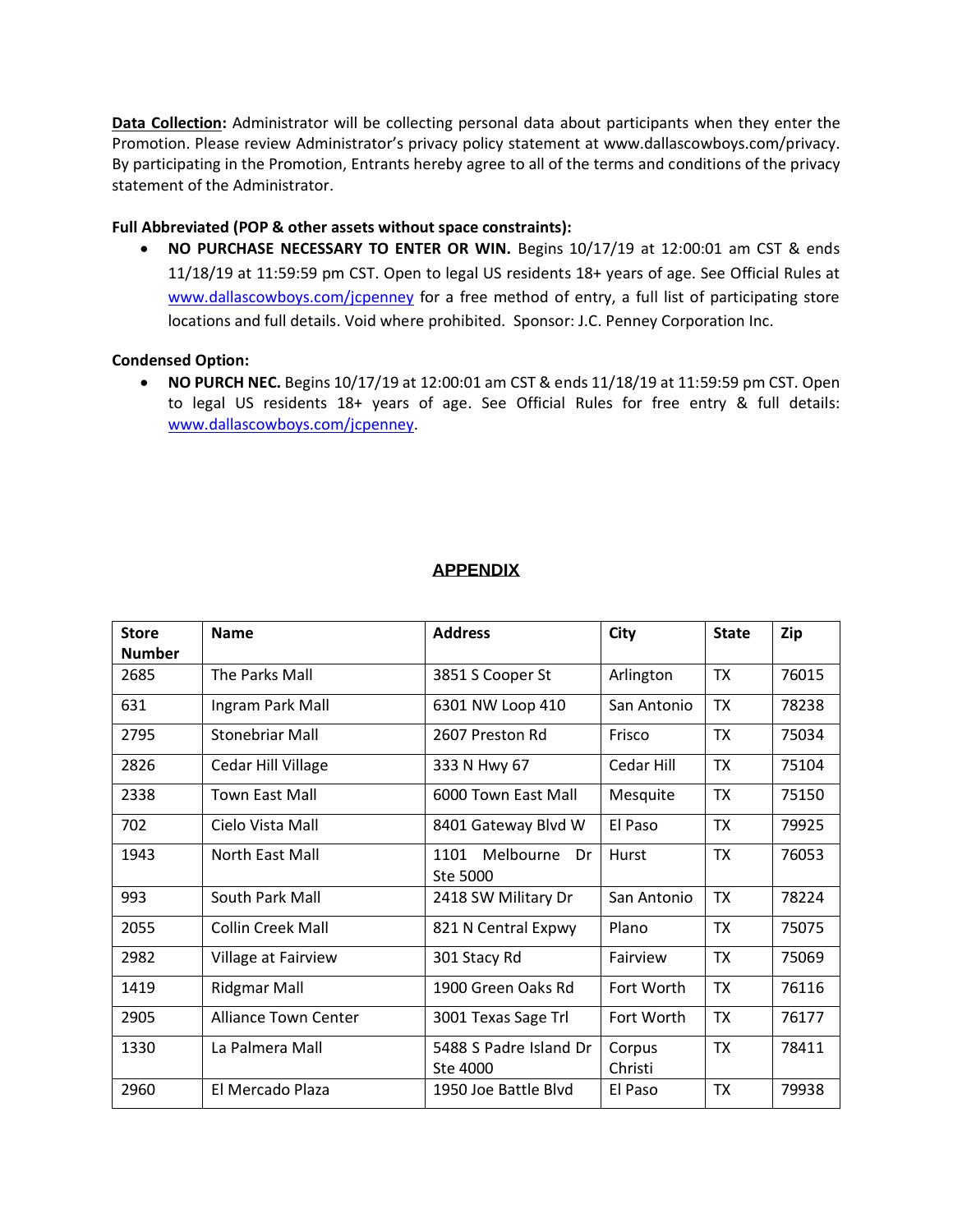| 179  | <b>Timber Creek Crossing</b>             | 6051 Skillman St                 | <b>Dallas</b>   | <b>TX</b> | 75231 |
|------|------------------------------------------|----------------------------------|-----------------|-----------|-------|
| 2946 | Plaza at Rockwall                        | 1015 E I 30                      | Rockwall        | <b>TX</b> | 75087 |
| 1046 | <b>Golden Triangle Mall</b>              | 2201 S Interstate 35 E<br>Ste D  | Denton          | <b>TX</b> | 76205 |
| 2939 | North Star Mall                          | 7400 San Pedro Ave               | San Antonio     | <b>TX</b> | 78216 |
| 2969 | Sherman Town Center                      | 610 Graham Dr                    | Sherman         | <b>TX</b> | 75092 |
| 2921 | <b>Robertsons Creek</b>                  | 5751 Long Prairie Rd             | Flower<br>Mound | <b>TX</b> | 75028 |
| 2410 | Vista Ridge Mall                         | 2401 S Stemmons Fwy<br>Ste 4000  | Lewisville      | <b>TX</b> | 75067 |
| 485  | Mall of Abilene                          | 4310 Buffalo Gap Rd              | Abilene         | <b>TX</b> | 79606 |
| 226  | La Plaza                                 | 2200 S 10th St                   | McAllen         | <b>TX</b> | 78503 |
| 259  | Colonial/Temple Mall                     | 3111 S 31st St Ste 3301          | Temple          | <b>TX</b> | 76502 |
| 2838 | <b>Burleson Town Center</b>              | 877 NE Alsbury Blvd              | Burleson        | <b>TX</b> | 76028 |
| 2036 | Midland Park Mall                        | 4511 N Midkiff Rd                | Midland         | <b>TX</b> | 79705 |
| 2110 | Killeen Mall                             | 2100 S W.S. Young Dr<br>Ste 2000 | Killeen         | <b>TX</b> | 76543 |
| 658  | Mall De Norte S/C                        | 5300 San Dario                   | Laredo          | <b>TX</b> | 78041 |
| 2105 | <b>Crossroads Mall</b>                   | 6834 Wesley St Ste C             | Greenville      | <b>TX</b> | 75402 |
| 2806 | <b>Sunrise Mall</b>                      | 2370 N Expwy Ste 2000            | Brownsville     | <b>TX</b> | 78526 |
| 712  | <b>Sikes Senter Mall</b>                 | 3111<br>Midwestern<br>Pkwy       | Wichita Falls   | <b>TX</b> | 76308 |
| 2884 | Tech Ridge Center                        | 12351 N IH-35                    | Austin          | <b>TX</b> | 78753 |
| 2962 | <b>Weatherford Ridge</b>                 | 725 Adams Dr                     | Weatherfor<br>d | <b>TX</b> | 76086 |
| 2904 | Southpark Meadows S/C                    | 9500 S IH-35 Ste H               | Austin          | <b>TX</b> | 78748 |
| 2040 | <b>Barton Creek Square</b>               | 2901 S Capitol of Texas<br>Hwy   | Austin          | <b>TX</b> | 78746 |
| 2021 | <b>Richland Mall</b>                     | 6001 W Waco Dr                   | Waco            | <b>TX</b> | 76710 |
| 579  | Music City Mall                          | 4101 E 42nd St                   | Odessa          | <b>TX</b> | 79762 |
| 996  | <b>Broadway Square Mall</b>              | 4401 S Broadway                  | Tyler           | <b>TX</b> | 75703 |
| 2833 | <b>Rolling Oaks Mall</b>                 | 6909 N Loop 1604 E               | San Antonio     | <b>TX</b> | 78247 |
| 1749 | <b>Central Mall</b>                      | 2400 Richmond Rd Ste<br>61       | Texarkana       | <b>TX</b> | 75503 |
| 1989 | Sunset Mall                              | 6000 Sunset Mall                 | San Angelo      | <b>TX</b> | 76904 |
| 2934 | University<br>Oaks<br>Shopping<br>Center | 151 University Oaks              | Round Rock      | <b>TX</b> | 78665 |
| 2877 | The Rim Shopping Center                  | 17710 La Cantera Pkwy            | San Antonio     | <b>TX</b> | 78257 |